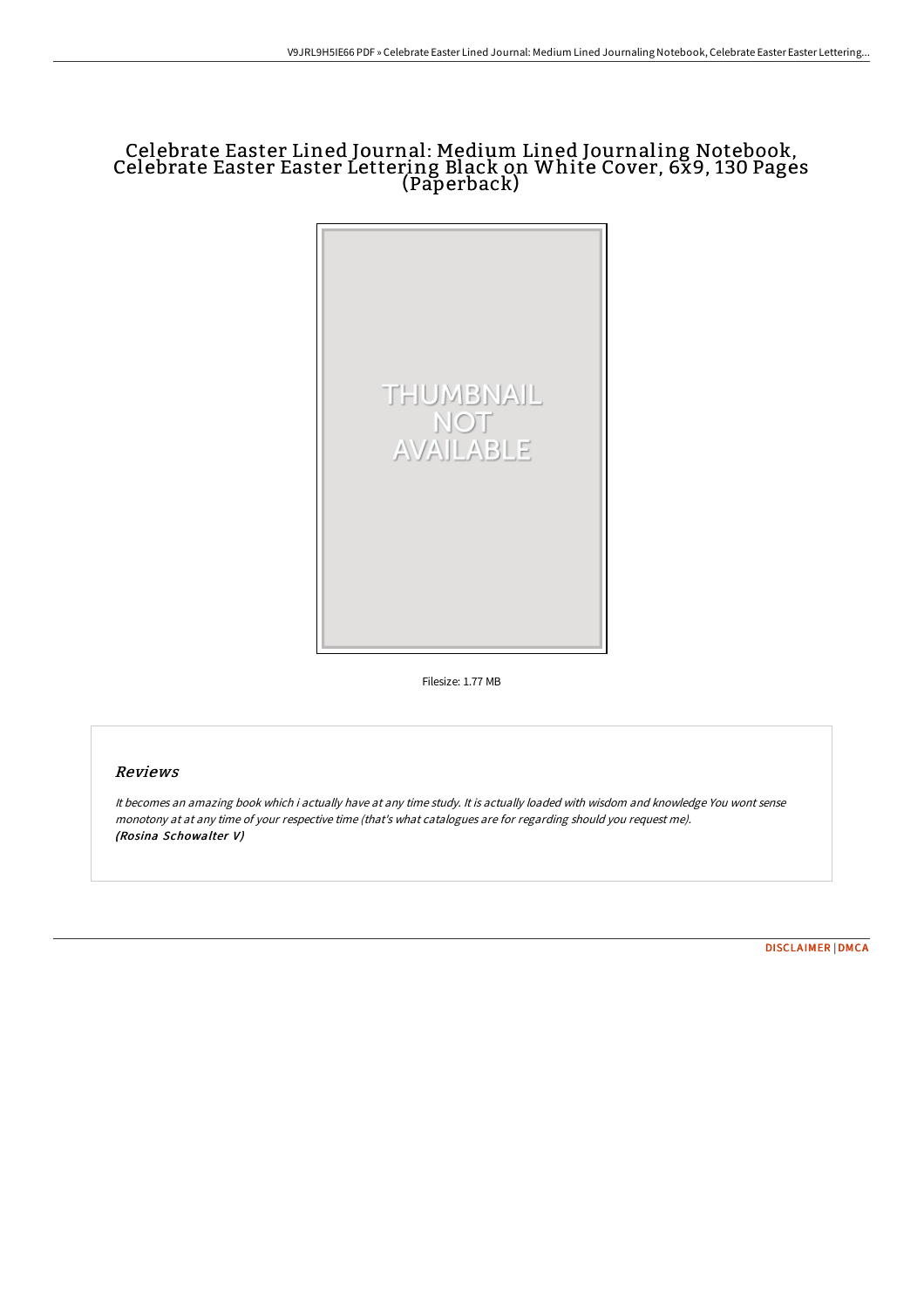## CELEBRATE EASTER LINED JOURNAL: MEDIUM LINED JOURNALING NOTEBOOK, CELEBRATE EASTER EASTER LETTERING BLACK ON WHITE COVER, 6X9, 130 PAGES (PAPERBACK)



To get Celebrate Easter Lined Journal: Medium Lined Journaling Notebook, Celebrate Easter Easter Lettering Black on White Cover, 6x9, 130 Pages (Paperback) eBook, you should access the web link below and save the ebook or have accessibility to other information that are have conjunction with CELEBRATE EASTER LINED JOURNAL: MEDIUM LINED JOURNALING NOTEBOOK, CELEBRATE EASTER EASTER LETTERING BLACK ON WHITE COVER, 6X9, 130 PAGES (PAPERBACK) book.

Createspace Independent Publishing Platform, 2018. Paperback. Condition: New. Language: English . Brand New Book \*\*\*\*\* Print on Demand \*\*\*\*\*.Celebrate Easter Journal - A 6x9 Size Journaling Notebook. Lined pages with medium ruled line spacing for easy writing. 130 writable pages. Lined pages without illustrations offering you maximum space to write. Why Write? Writing with pen and paper helps to boost creativity. Helps to improve your memory. Helps to structure your thougths. Writing on paper is just as important now as it was 10, 20, 50 years ago. Maybe even more. Online media offer many distractions. It s so easy to quickly click or swipe. You might almost forget to just sit down and write down your thoughts, your list of things, draw or doodle whatever is on your mind. Many people talk about mindfulness, conscious living, but getting this notebook and taking time to write or draw helps to get some rest, to get grounded, to pace yourself. Creativity and Inspiration Writing by hand will increase your creativity. It helps you focus your energy and support your flow. Whether you are structuring strategic plans, organising your day, writing your next book, or jotting down your thoughts as a reminder, writing it down makes your creative juices flow. More and better ideas. Quicker and easier. Organising and Memorising Writing down your goals, actions and achievements helps to accomplish more, and to feel proud and successful of what you have achiveved. Feeling better. Besides, it has been scientifically proved that writing things down will increase your memory. Last but not least, writing down your experiences and reflections will help to process and manage emotions, and support self-improvement. (We suspect one journal will not be enough, for all the things you can do with pen and paper). A perfect gift and unique present...

 $\mathbb{R}$ Read Celebrate Easter Lined Journal: Medium Lined Journaling Notebook, Celebrate Easter Easter Lettering Black on White Cover, 6x9, 130 Pages [\(Paperback\)](http://techno-pub.tech/celebrate-easter-lined-journal-medium-lined-jour.html) Online

Download PDF Celebrate Easter Lined Journal: Medium Lined Journaling Notebook, Celebrate Easter Easter Lettering Black on White Cover, 6x9, 130 Pages [\(Paperback\)](http://techno-pub.tech/celebrate-easter-lined-journal-medium-lined-jour.html)